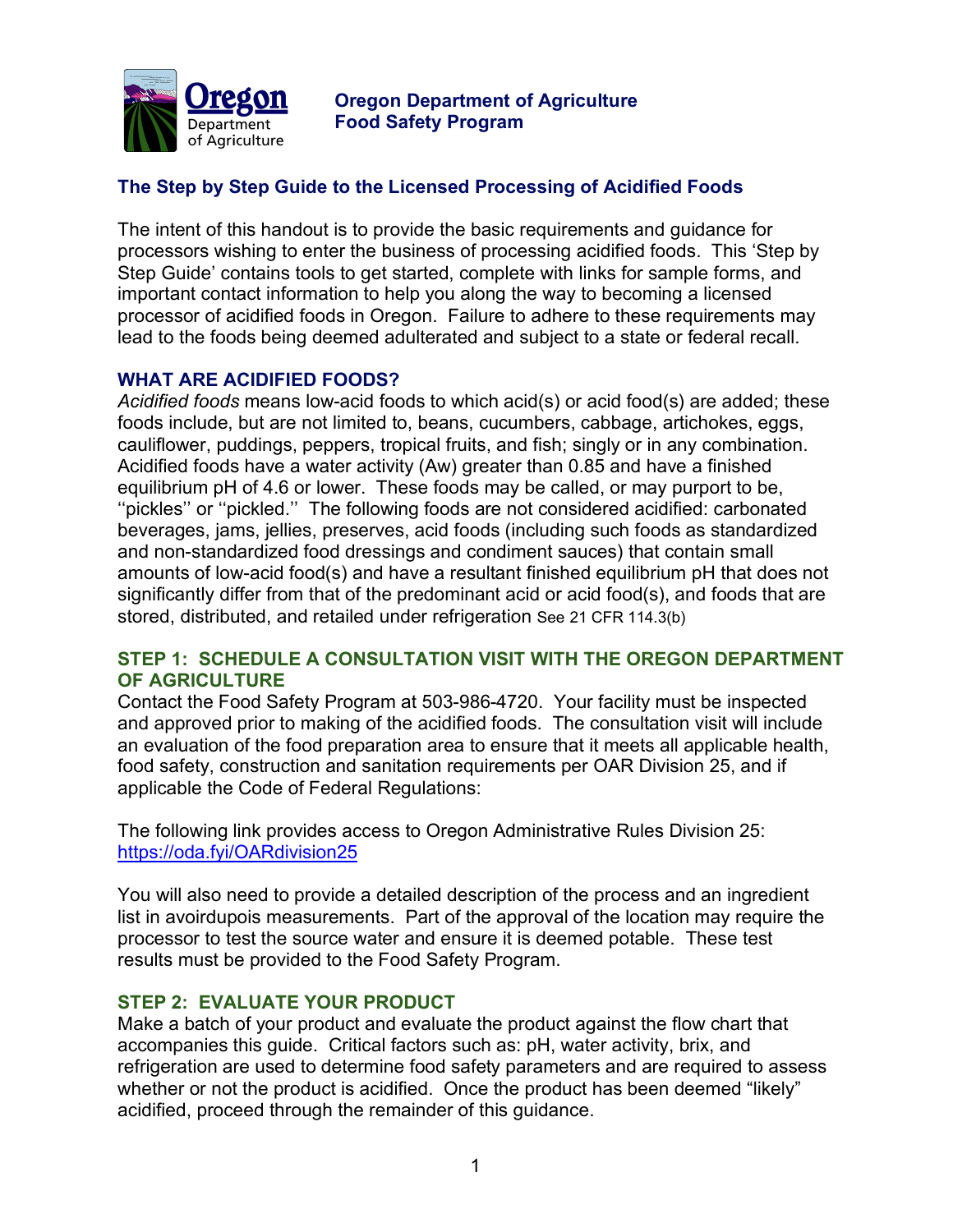# **STEP 3: HAVE YOUR PRODUCT TESTED AT A CERTIFIED LABORATORY**

Common tests for determining whether or not a food is acidified are pH, water activity (Aw), and brix (soluble solids as compared to pure sucrose). If test results indicate the food is "likely" acidified, continue with the following steps.

#### **STEP 4: SUBMIT THE RECIPE AND FINISHED PRODUCT TO A PROCESS AUTHORITY FOR REVIEW AND APPROVAL**

If the food is deemed acidified, you will need the assistance of a recognized *Process Authority* (a person with expert knowledge in the acidification and processing of acidified foods) to approve the safety of your recipe and develop a scheduled process to submit to the FDA (see Step 10).

## **STEP 5: ATTEND A FDA APPROVED "BETTER PROCESS CONTROL" SCHOOL FOR ACIDIFIED FOODS**

You must attend and pass an approved FDA Better Process Control School class for Acidified Foods before engaging in the commercial production of acidified foods. This is a requirement of both the Food and Drug Administration (FDA) and the Oregon Department of Agriculture (ODA) per 21 CFR 114.10. You will need to provide a copy of your successful completion of the Better Process Control School Class to the ODA.

Two suggested courses are: Oregon State University Food Science http://oregonstate.edu/foodsci/fst-extension-schedule Washington State University Food Science: http://www.foodprocessing.wsu.edu/bpcs/

#### **STEP 6: PROVIDE THE TOOLS AND DEVELOP PRODUCTION RECORDS SHOWING ADHERENCE TO THE SCHEDULED PROCESS**

You will need special equipment to accurately measure pH levels, weights, security closures, and temperatures. Below are items to consider obtaining:

- A pH meter
- pH buffers & cleaning solutions
- A thermometer • A scale
- 
- Sanitizer & test strips

• A clock or timer

• A tape measure or ruler

You will also need to develop a recall plan, logs for monitoring critical control points (i.e. temperatures, pH, cook times, batch numbers), logs for recording pH meter and thermometer calibrations, a deviation log, container closure log, and a method for recording distribution to the first point of sale for all products sold.

## **STEP 7: CREATE A LABEL FOR YOUR PRODUCTS**

All acidified foods products must at a minimum be labeled with the name and address of the producer, a common or usual name of the product, list of ingredients, and net weight.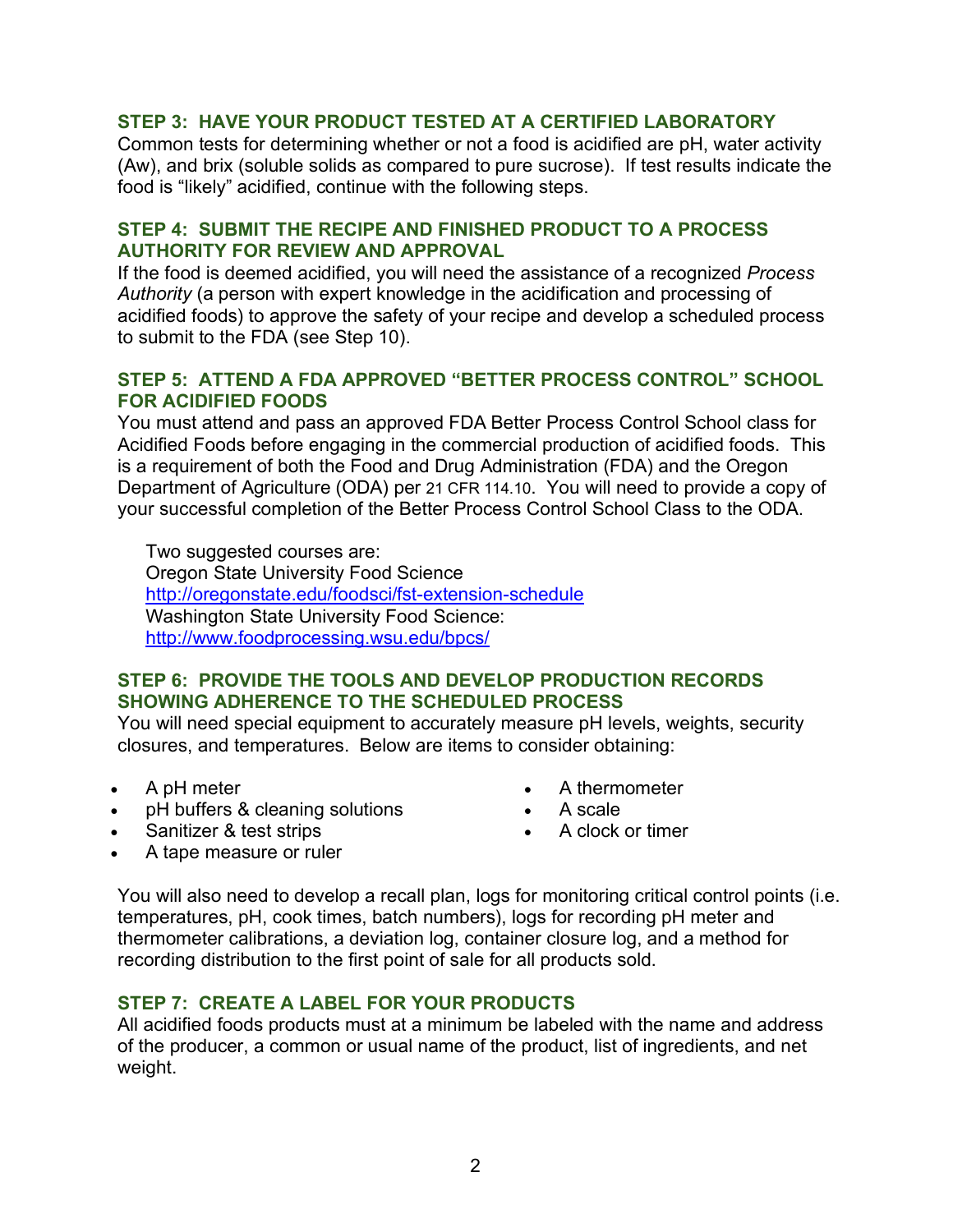See the ODA Food Safety labeling handout as a guide to developing your label. This is available on the ODA website: https://oda.direct/LabelingGuidance

## **STEP 8: Coding**

Create a coding scheme as required in 21 CFR 114.80(b) and identify a means to ensure the code is on every label or jar.

#### **STEP 9: REGISTER YOUR FACILITY WITH THE FDA**

You must register your facility with FDA before you start processing any acidified foods recipes. See 21 CFR 108.25(c)(1)

**FDA Establishment Registration:** All commercial processors of acidified foods must submit FDA Form 2541 to register their processing plant (or domestic kitchen) with the FDA. This may be performed on the FDA website at: https://oda.fyi/FDAEstablishmentRegistration

The FDA will assign you a Food Canning Establishment (FCE) number. The FCE number identifies your facility and must also be used when you submit acidified foods filings with the FDA. *(Allow approximately 2 - 3 weeks for your number to be sent to you.)*

# **STEP 10: SUBMIT ACIDIFIED FOODS FILINGS TO THE FDA**

You must register your acidified process with FDA before you start processing any acidified foods recipes. See 21 CFR 108.25(c)(2). When you receive the Process Authority letter of approval and the scheduled process for your recipe, complete FDA Form 2541E found online at https://oda.fyi/FDAForm2541E or by contacting the LACF Registration Coordinator at 240-402-2411. Use the critical factors and other process information described in the letter provided by the process authority to assist in completing the form. No fee is required for filing.

**FDA Guidance** and instructions for submitting Forms 2541 and 2541E either online or by paper format can be found at https://oda.fyi/FDAFormGuidance

If you do not have access to the FDA internet website, you may contact the FDA:

| By email at LACF@fda.hhs.gov      | By telephone at 240-402-2411                                                                                                                                                             |
|-----------------------------------|------------------------------------------------------------------------------------------------------------------------------------------------------------------------------------------|
| By mail at the following address: | Food and Drug Administration<br><b>LACF Registration Coordinator (HFS-303)</b><br>Center for Food Safety and Applied Nutrition<br>5001 Campus Drive<br>College Park, Maryland 20740-3835 |

#### **STEP 11: REQUEST AN ODA FINAL ON-SITE PROCESS REVIEW AND LICENSING INSPECTION**

Call the ODA Food Safety Program to arrange an approval inspection. At this time you will demonstrate completion of all the aforementioned requirements. The ODA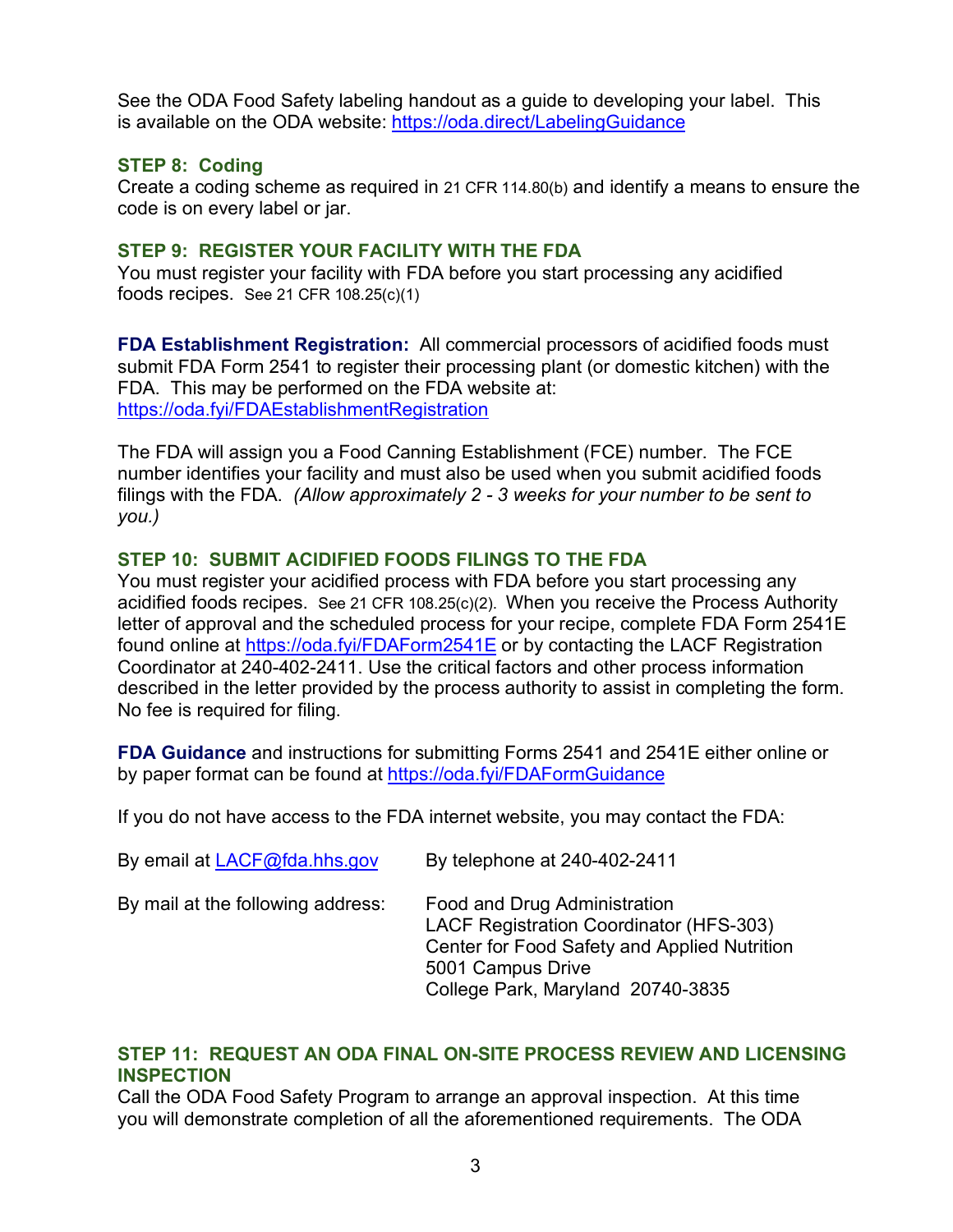will request copies of your Scheduled Process, FDA Form 2541E, product labels, batch sheets used to record critical factors set-forth by the process authority, and any other information requested by the ODA. You will be required to demonstrate your knowledge and ability to meet the sanitation and process requirements for the production of acidified foods. This includes proficient use of your pH meter (21 CFR 114.90).

# **STEP 12: MAINTAIN ACCURATE RECORDS!**

Keep all your records (licenses, certifications, process authority reviews, FDA forms, etc.) together in one place, preferably in a binder. Requirements for retaining records are identified in 21 CFR 114.100. You may receive a visit from FDA or ODA inspectors at any time during the year to observe your process, inspect your facility, and review processing records.

You are required to:

- Complete a 'Processing Log' each time you process a recipe for sale.
- Submit a FDA Form 2541E to the FDA for each new acidified food(s) recipe
- Keep your records up to date and available for inspection
- Upon request, provide copies of all required forms and reports

You may need to register your firm with the FDA in regards to the Public Health Security and Bioterrorism Preparedness and Response Act of 2002: https://oda.direct/RegistrationFoodFacilities

Food Safety Modernization Act (FSMA): Acidified Foods are not specifically exempt from any provisions of 21 CFR 117 and must comply with all applicable sections.

Oregon Department of Agriculture staff is available to advise and guide you through all the steps listed above. If you plan to make these products under the Farm Direct rules, specific rules apply and these can be found at: https://oda.direct/FarmDirectRules

For more information contact the Oregon Dept. of Agriculture, Food Safety Program: (503) 986-4720, 635 Capitol St. NE, Salem, Oregon 97301-2532. https://oda.direct/FoodSafetyInformation

Revised 05/02/19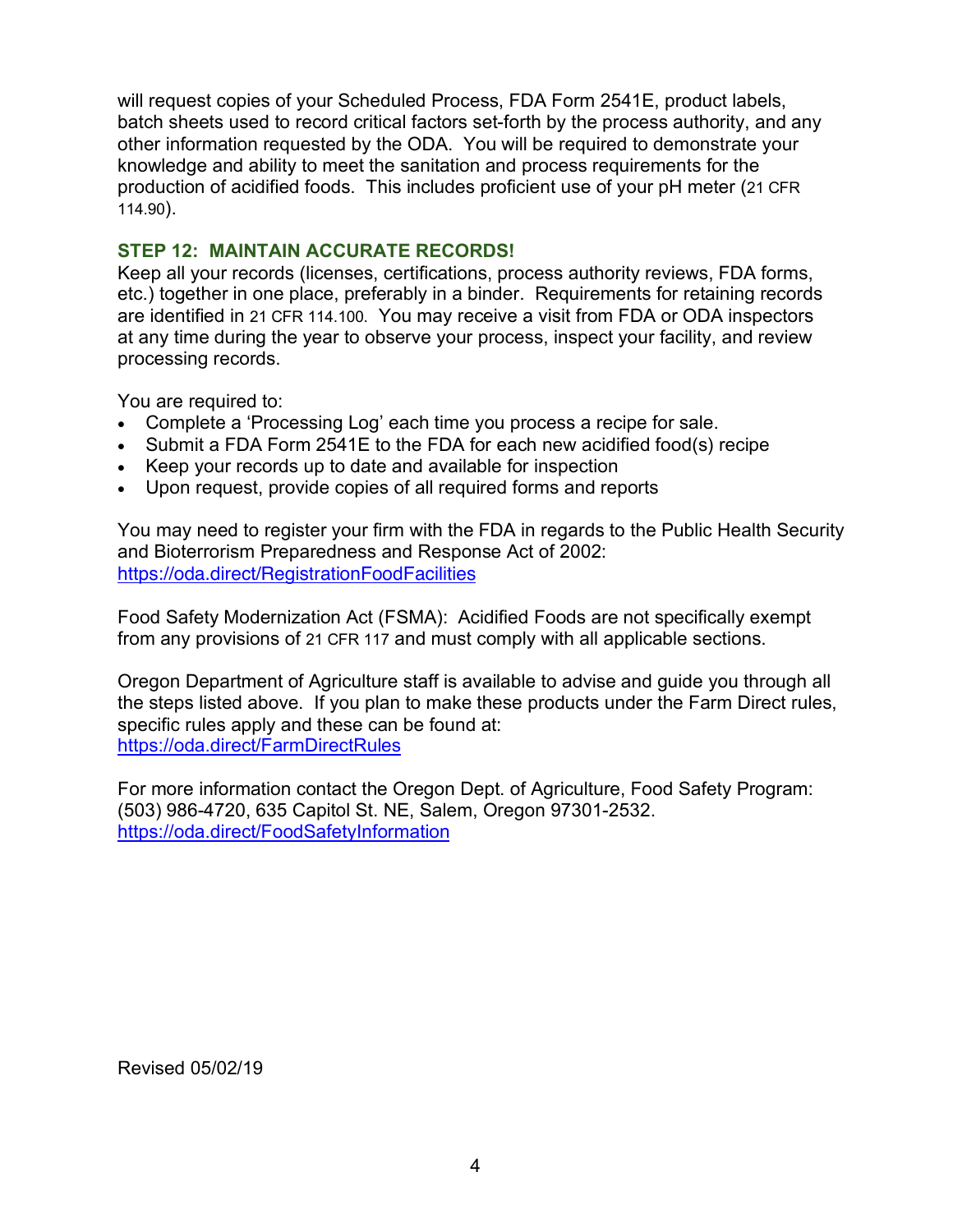#### **Is it an Acidified Food?**